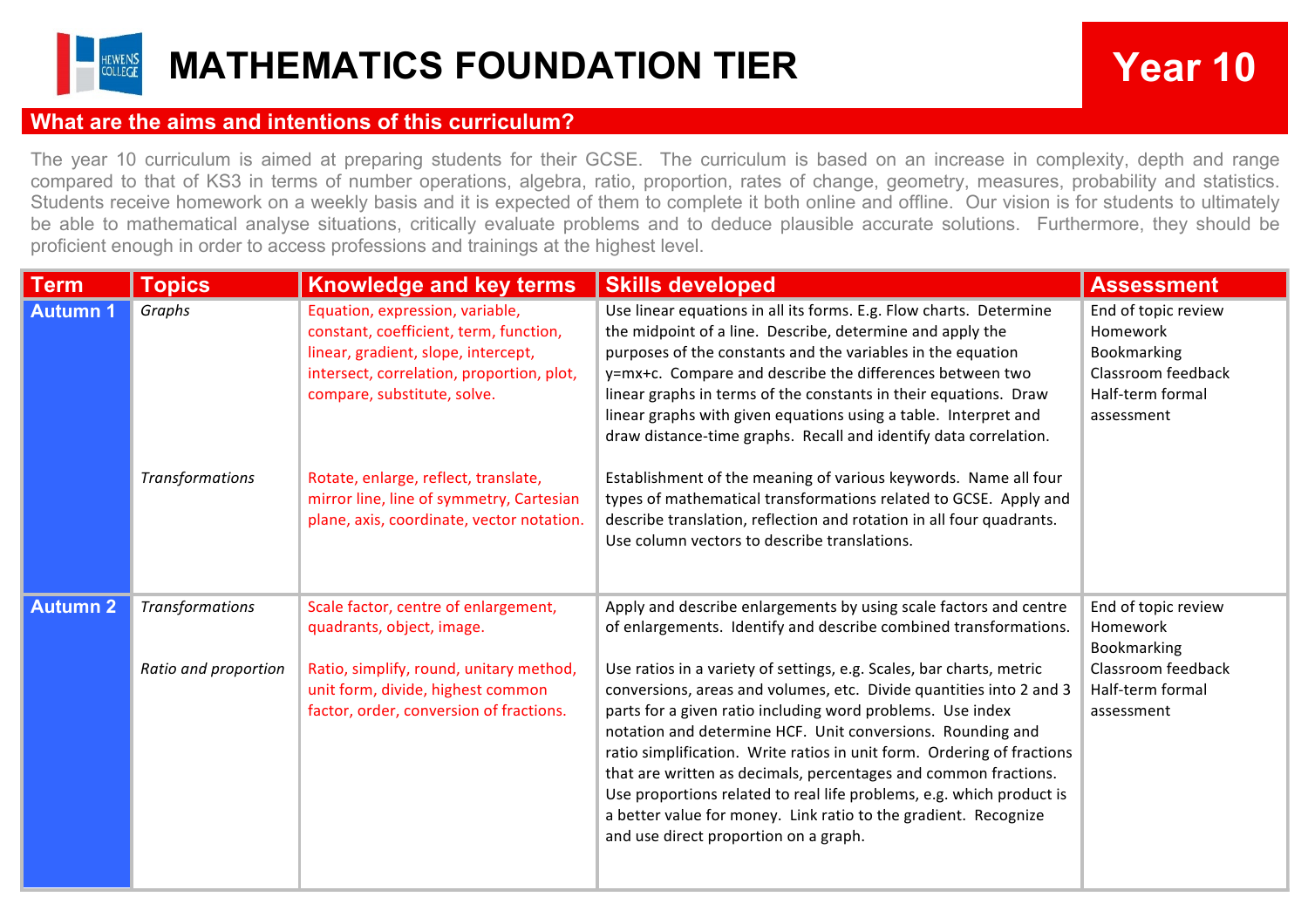| <b>Spring 1</b> | Pythagoras' Theorem<br>and trigonometry    | Square, square root, surd, Pythagoras'<br>theorem, hypotenuse, adjacent,<br>opposite, side, angle, right angle,<br>perpendicular, triangle, sine, cosine,<br>tangent, ratio, substitute, solve, round,<br>inverse function, unit.                                                                                                                                                              | Calculate simple squares and square roots by means of individually<br>and expression simplification via rounding. Understand and use<br>Pythagoras' theorem to determine the hypotenuse as well as the<br>shorter sides of a right-angled triangle. Calculate the length of a<br>line segment. Simplify fractions and convert to decimals using a<br>calculator. Identify the opposite, adjacent and hypotenuse sides<br>for a particular angle in a right-angled triangle. Recall and use the<br>sine, cosine and tangent ratios in order to solve problems.                                                                                                                                                                                            | End of topic review<br>Homework<br>Bookmarking<br>Classroom feedback<br>Half-term formal<br>assessment |
|-----------------|--------------------------------------------|------------------------------------------------------------------------------------------------------------------------------------------------------------------------------------------------------------------------------------------------------------------------------------------------------------------------------------------------------------------------------------------------|----------------------------------------------------------------------------------------------------------------------------------------------------------------------------------------------------------------------------------------------------------------------------------------------------------------------------------------------------------------------------------------------------------------------------------------------------------------------------------------------------------------------------------------------------------------------------------------------------------------------------------------------------------------------------------------------------------------------------------------------------------|--------------------------------------------------------------------------------------------------------|
|                 | Probability                                | Mutually exclusive, mutually exhaustive,<br>probability, event, outcome, list, two-<br>way table, tree diagram, theoretical<br>probability, experimental probability or<br>relative frequency, describing<br>probabilities as likely/unlikely/even/<br>chance/impossible/definitely, biased,<br>unbiased.                                                                                      | Write probabilities as a fraction, decimal and percentage. Identify<br>mutually exclusive and mutually exhaustive events. List outcomes<br>of single events as well as recording these events in two-way<br>tables. Compare fractions of various forms. Understand the<br>difference between theoretical and experimental probabilities.                                                                                                                                                                                                                                                                                                                                                                                                                 |                                                                                                        |
| <b>Spring 2</b> | Probability<br>Multiplicative<br>reasoning | Universal set, set, element, number of<br>elements, dependent event,<br>independent event, probability,<br>fraction, possible outcomes.<br>Profit, loss, percentage, increase,<br>decrease, original amount, final<br>amount, simple and compound<br>growth/decay, unit conversions,<br>average, speed, distance, time,<br>acceleration, linear, non-linear,<br>proportion, fraction, inverse. | Interpret sets using the correct vocabulary. Use Venn diagrams to<br>work out probabilities. Use frequency trees and tree diagrams to<br>determine probabilities of dependent and independent events.<br>Determine percentage profit or loss. Determine the original<br>amount before a percentage increase or decrease. Solve<br>compound growth or decay problems. Convert metric units of<br>speed. Determine average speed, distance, time and acceleration<br>by means of formulae. Use inverse proportions.                                                                                                                                                                                                                                        | End of topic review<br>Homework<br>Bookmarking<br>Classroom feedback<br>Half-term formal<br>assessment |
| <b>Summer 1</b> | Constructions, loci<br>and bearings        | Object types, shape types, object and<br>shape properties, arc, sector, views of<br>3D objects, construction, congruent,<br>scale drawing, scale factor, ratio,<br>perpendicular bisector, angle bisector,<br>loci, bearing, symmetry.                                                                                                                                                         | Recognise and describe 3D objects and their properties using the<br>correct mathematical terminology. Show a comprehension of the<br>properties of 2D shapes that make up 3D objects. Identify and<br>sketch planes of symmetry of 3D objects. Accurately draw front,<br>elevation and plan views of 3D objects and vice versa. Construct<br>accurate triangles using a ruler, protractor and compass. Identify<br>congruent triangles in terms of SSS, SAS, ASA and RHS. Use scales<br>to convert from diagrams to actual measurements and vice versa<br>in real life contexts. Draw accurate measurements on diagrams<br>using a given scale. Construct polygons inside a circle. Recognise<br>nets of common 3D objects and be able to construct them | End of topic review<br>Homework<br>Bookmarking<br>Classroom feedback<br>Half-term formal<br>assessment |